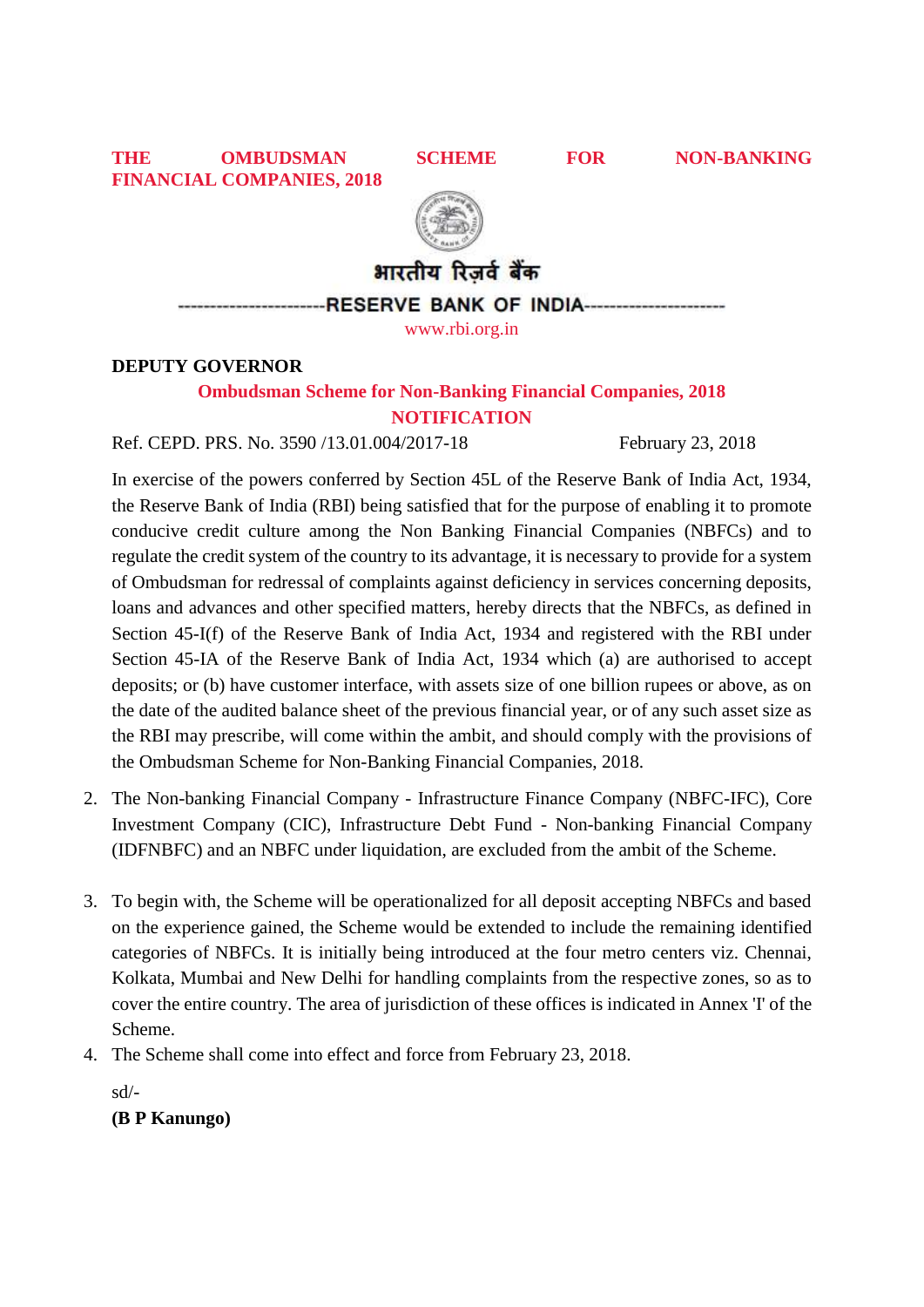#### **The Ombudsman Scheme for Non-Banking Financial Companies, 2018**

The Reserve Bank of India has introduced an Ombudsman Scheme for customers of Non-Banking Financial Companies (NBFCs). The Ombudsman Scheme for Non-Banking Financial Companies, 2018 (the Scheme), is an expeditious and cost free apex level mechanism for resolution of complaints of customers of NBFCs, relating to certain services rendered by NBFCs. The Scheme is being introduced under Section 45 L of the Reserve Bank of India Act, 1934, with effect from February 23, 2018.

## **CHAPTER I PRELIMINARY**

#### **1. Who is the NBFC Ombudsman?**

The NBFC Ombudsman is a senior official appointed by the Reserve Bank of India to redress customer complaints against NBFCs for deficiency in certain services covered under the grounds of complaint specified under Clause 8 of the Scheme.

#### **2. How many NBFC Ombudsman have been appointed and where are they located?**

As on date, four NBFC Ombudsman have been appointed with their offices located at Chennai, Kolkata, New Delhi and Mumbai. The addresses, contact details and territorial jurisdiction of the Ombudsman is provided in the Annex I of the Scheme.

#### **3. Which are the NBFCs covered under the Scheme?**

NBFCs, as defined in Section 45-I (f) of the Reserve Bank of India Act, 1934 and registered with the RBI under Section 45-IA of the Reserve Bank of India Act, 1934, which (a) are authorised to accept deposits; or (b) have customer interface, with assets size of one billion rupees or above, as on the date of the audited balance sheet of the previous financial year, or of any such asset size as the RBI may prescribe, are covered under the Scheme. The Scheme initially covers NBFCs authorized to accept deposits, and would be gradually extended to cover other identified NBFCs.

#### **4. What are the grounds of complaints?**

As per Clause 8 of the Scheme, the NBFC Ombudsman can receive and consider any complaint on the following grounds:

- a) non-payment or inordinate delay in the payment of interest on deposits;
- b) non-adherence to the Reserve Bank directives, if any, applicable to rate of interest on deposits;
- c) non-repayment or inordinate delay in the repayment of deposits;
- d) non-presentation or inordinate delay in the presentation of post-dated cheques provided by the customer;
- e) failure to convey in writing, the amount of loan sanctioned along with terms and conditions including annualised rate of interest and method of application thereof;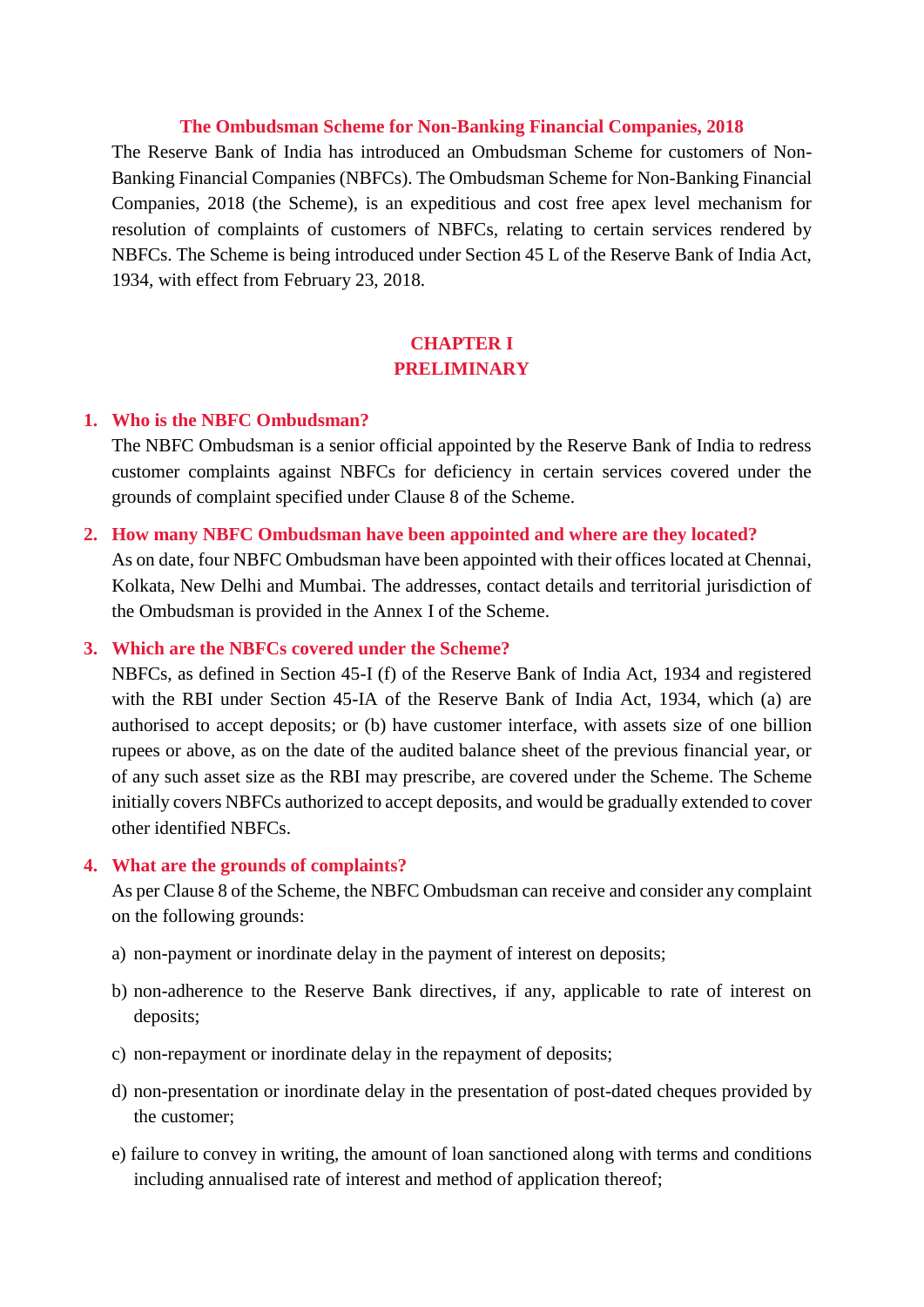- f) failure or refusal to provide sanction letter/ terms and conditions of sanction in vernacular language or a language as understood by the borrower;
- g) failure or refusal to provide adequate notice on proposed changes being made in sanctioned terms and conditions in vernacular language as understood by the borrower;
- h) failure or inordinate delay in releasing the securities/ documents to the borrower on repayment of all dues;
- i) levying of charges without adequate prior notice to the borrower/customer;
- j) failure to provide legally enforceable built-in repossession clause in the contract/ loan agreement;
- k) failure to ensure transparency in the contract/ loan agreement regarding (i) notice period before taking possession of security; (ii) circumstances under which the notice period can be waived; (iii) the procedure for taking possession of the security; (iv) provision of final chance to be given to the borrower for repayment of loan before the sale/ auction of the security; (v) the procedure for giving repossession to the borrower and (vi) the procedure for sale/ auction of the security;
- l) non-observance of directions issued by Reserve Bank to the NBFCs;
- m) non-adherence to any of the other provisions of Reserve Bank Guidelines on Fair Practices Code for NBFCs.

**The Ombudsman may also deal with such other matter as may be specified by the Reserve Bank from time to time.**

## **5. When can one file a complaint?**

For redressal of grievance, the complainant must first approach the concerned NBFC. If the NBFC does not reply within a period of one month after receipt of the complaint, or the NBFC rejects the complaint, or if the complainant is not satisfied with the reply given by the NBFC, the complainant can file the complaint with the NBFC Ombudsman under whose jurisdiction the branch/ registered office of the NBFC falls.

### **6. When will one's complaint not be considered by the Ombudsman?**

One's complaint will not be considered under the following circumstances :

- a) If the NBFC against whom the complaint is registered, is not covered under the Scheme.
- b) If one has not approached the NBFC concerned in the first instance for redressal of the grievance.
- c) If the subject matter of the complaint is not pertaining to the grounds of complaint specified under Clause 8 of the Scheme.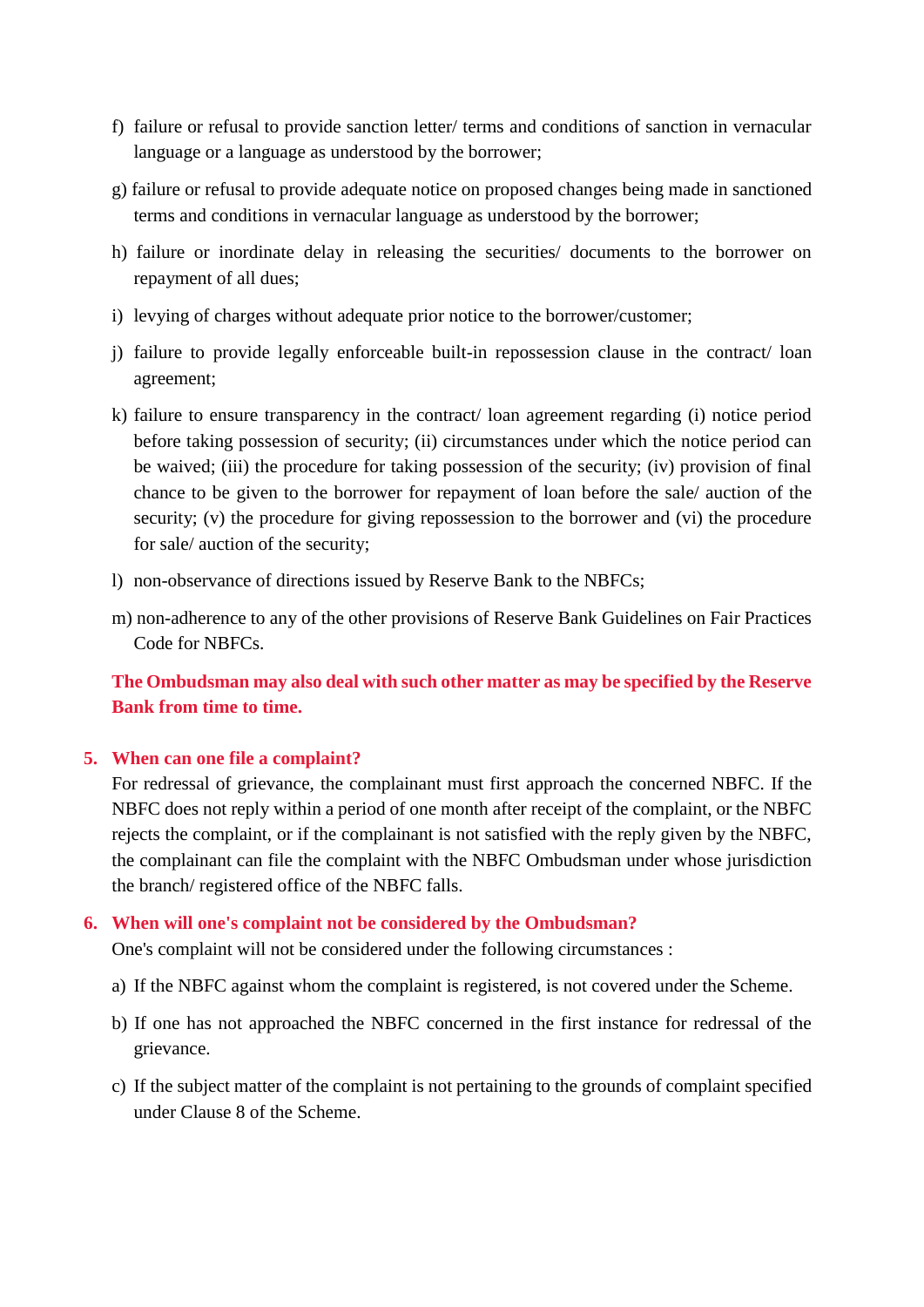- d) If one has not made the complaint within one year from the date of receipt of reply from the NBFC; or if no reply is received, and the complaint to NBFC Ombudsman is made after the lapse of more than one year and one month from the date of complaint to the NBFC.
- e) If the subject matter of the complaint is pending for disposal/ has already been dealt with at any other forum like court of law, consumer court etc.
- f) If the complaint is for the same subject matter that was settled through the office of the NBFC Ombudsman in any previous proceedings.
- g) If the complaint is frivolous or vexatious.

## **7. What is the procedure for filing the complaint before the NBFC Ombudsman?**

One can file a complaint with the NBFC Ombudsman by writing on a plain paper and sending it to the concerned office of the NBFC Ombudsman by post/fax/hand delivery. One can also file it by email to the NBFC Ombudsman.

A complaint form along with the scheme is also available on RBI's website, though, it is not mandatory to use this format.

### **8. Where can one lodge his/her complaint?**

One may lodge his/ her complaint with the office of the NBFC Ombudsman under whose jurisdiction, the alleged NBFC branch is situated.

For complaints relating to types of services with centralized operations, complaints may be filed before the NBFC Ombudsman within whose territorial jurisdiction the billing address of the customer is located.

## **9. Can a complaint be filed by one's authorized representative?**

Yes. The complaint can be filed by one's authorized representative (other than an advocate).

### **10. Is there any cost involved in filing complaints with NBFC Ombudsman?**

No. The NBFC Ombudsman does not charge any fee for filing and resolving customers' complaints.

### **11. Is there any limit on the amount of compensation as specified in an Award?**

The compensation amount, if any, which can be awarded by the NBFC Ombudsman, for any loss suffered by the complainant, is limited to the amount arising directly out of the act or omission of the NBFC or rupees one million, whichever is lower.

### **12. Can compensation be claimed for mental agony and harassment?**

The NBFC Ombudsman may award compensation not exceeding rupees 0.1 million to the complainant for causing mental agony and harassment. The NBFC Ombudsman, while passing such award, will take into account the loss of the complainant's time, expenses incurred by the complainant, harassment and mental anguish suffered by the complainant.

### **13. What are the details required in a complaint to the NBFC Ombudsman?**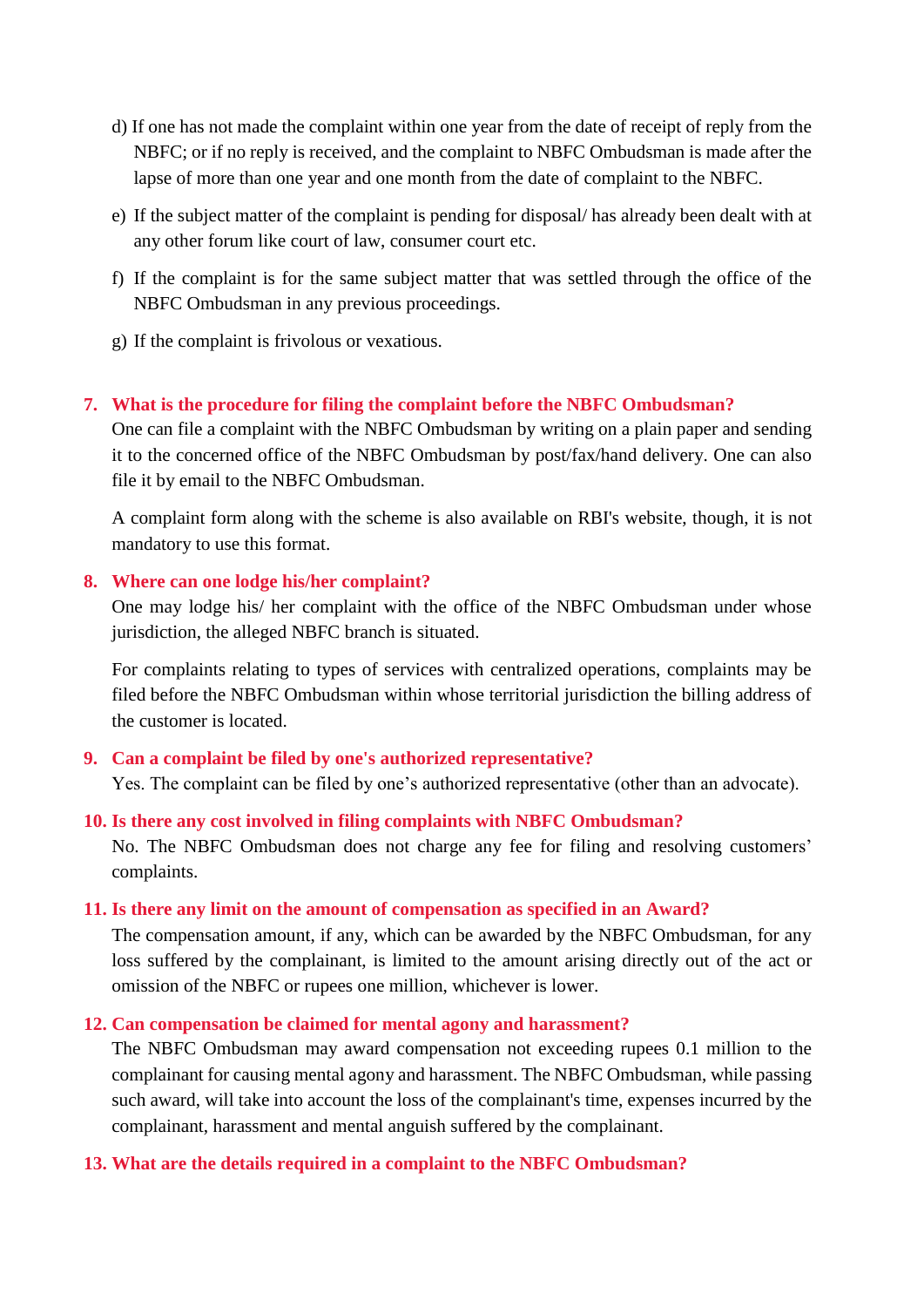The complainant is required to give details such as, his/her name and address, the name and address of the branch or office of the NBFC against which the complaint is made, facts giving rise to the complaint supported by documents, if any, the nature and extent of the loss caused to the complainant, the relief sought from the NBFC Ombudsman and a declaration that the complaint is maintainable under Clause 9A of the Scheme.

#### **14. What happens after a complaint is received by the NBFC Ombudsman?**

The NBFC Ombudsman endeavours to promote a settlement of the complaint through conciliation/ mediation by agreement between the complainant and the NBFC. If the terms of settlement (offered by the NBFC) are acceptable in full and final settlement of one's complaint, the NBFC Ombudsman will pass an order as per the terms of settlement which becomes binding on the NBFC and the complainant. If the NBFC is found to have adhered to the extant norms and practices in vogue and the complainant has been informed to this effect through appropriate means and complainant's objections, if any, are not received by the NBFC Ombudsman within the time frame provided, the NBFC Ombudsman will pass an order to close the complaint.

#### **15. Can the NBFC Ombudsman reject a complaint at any stage?**

Yes. As per the 13 of the Scheme, the NBFC Ombudsman may reject a complaint at any stage on the following grounds:

- a) the complaint made is not on the grounds of complaint referred to in clause 8 of the Scheme; or
- b) the compensation sought is beyond the pecuniary limit specified under the Scheme; or
- c) the complaint made requires consideration of elaborate documentary and oral evidence and the proceedings before the Ombudsman are not appropriate for adjudication of such complaint; or
- d) the complaint made is without any sufficient cause; or
- e) the complaint made is not pursued by the complainant with reasonable diligence required to be taken; or
- f) in the opinion of the Ombudsman there is no loss or damage or inconvenience caused to the complainant.

#### **16. What happens if the complaint is not settled by agreement?**

The NBFC Ombudsman proceeds to pass an Award if the the complaint is not settled by an agreement within a specified period as allowed by the NBFC Ombudsman. Before passing an Award, the NBFC Ombudsman will provide reasonable opportunity to the complainant and the NBFC to present their case. It is upto the complainant to accept the Award in full and final settlement or reject it.

## **17. Is there any further recourse available if one rejects the NBFC Ombudsman's decision?** Yes, the Scheme provides the appellate mechanism for the complainant as well as the NBFC.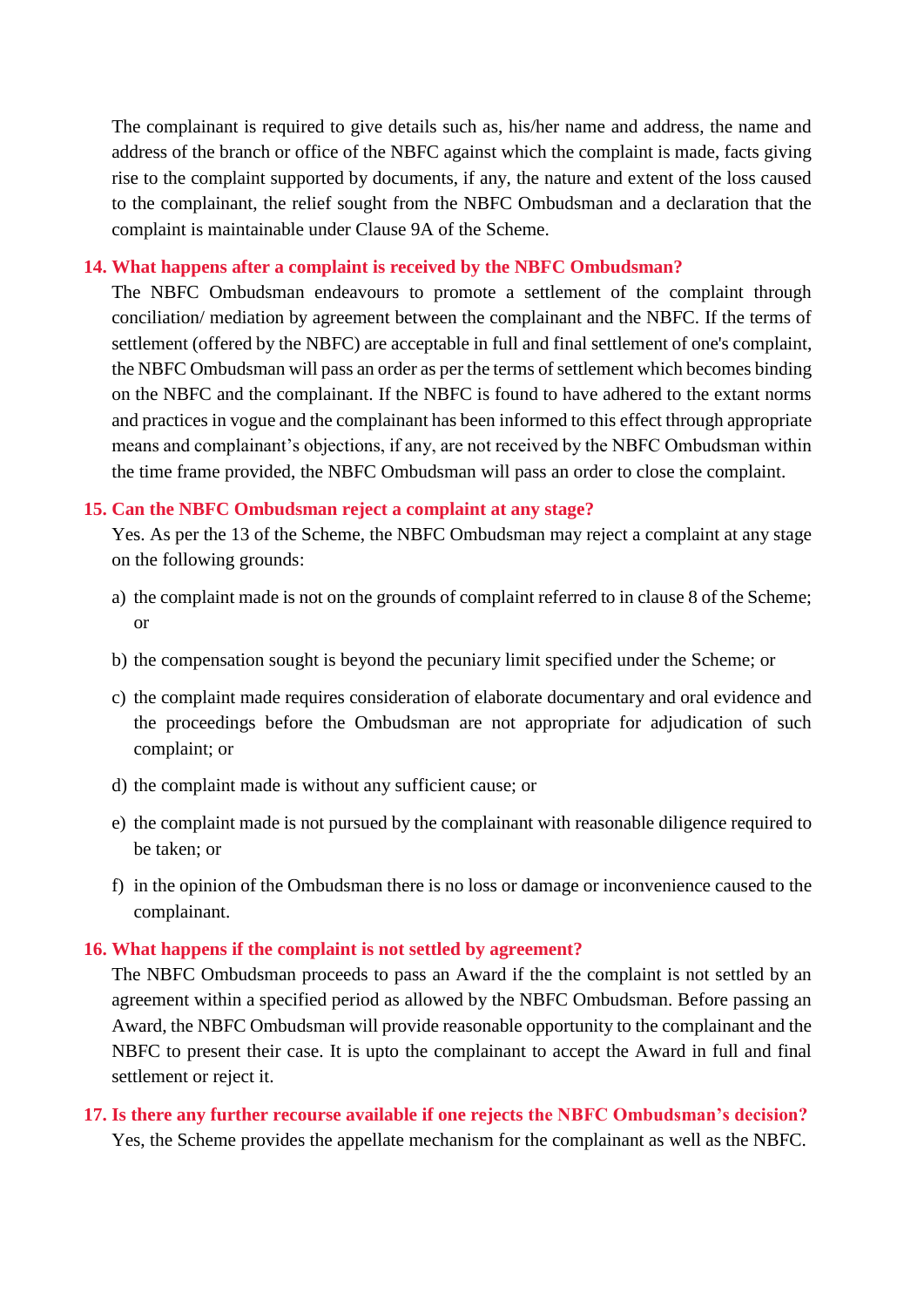Any person aggrieved by an Award issued under Clause 12 or by the decision of the NBFC Ombudsman rejecting the complaint for the reasons specified in sub-clause (c) to (f) of Clause 13 of the Scheme, can approach the Appellate Authority.

The Appellate Authority is vested with a Deputy Governor-in-Charge of the department of the RBI implementing the Scheme. The address of the Appellate Authority is :

The Appellate Authority Ombudsman Scheme for Non-Banking Financial Companies Consumer Education and Protection Department Reserve Bank of India First Floor, Amar Building Fort, Mumbai 400 001.

The complainant also has the option to explore other recourse and/or remedies available as per the law.

#### **18. Is there any time limit for filing an appeal?**

One can file appeal against the award or the decision of the NBFC Ombudsman rejecting the complaint, within 30 days of the date of receipt of communication of Award or rejection of the complaint. The Appellate Authority may, if he/ she is satisfied that the applicant had sufficient cause for not making an application for appeal within time, also allow a further period not exceeding 30 days.

#### **19. How does the Appellate Authority deal with the appeal?**

The appellate authority may act as given under:

- a) dismiss the appeal; or
- b) allow the appeal and set aside the Award; or
- c) send the matter to the NBFC Ombudsman for fresh disposal in accordance with such directions as the Appellate Authority may consider necessary or proper; or
- d) modify the Award and pass such directions as may be necessary to give effect to the modified award; or
- e) pass any other order as it may deem fit.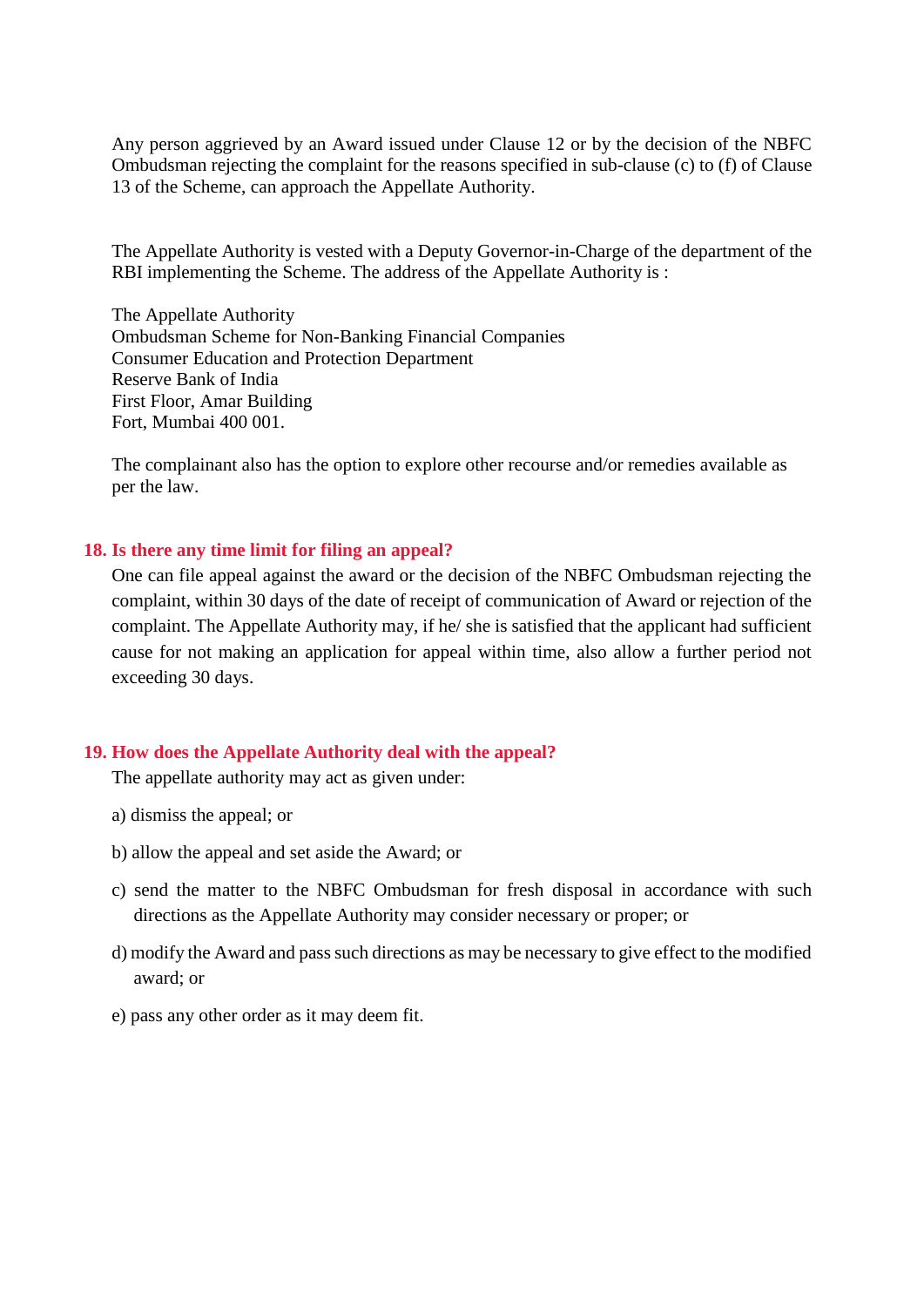# **THE OMBUDSMAN SCHEME FOR NBFCs, 2018**

**Annex I**

# **Address and Area of Operation of NBFC Ombudsman**

| Sr.<br>N <sub>0</sub> | <b>Centre</b>       | Centre Address of the Office of<br><b>NBFC Ombudsman</b>                                                                                                                                                                       | <b>Area of Operation</b>                                                                                                                                                                                    |
|-----------------------|---------------------|--------------------------------------------------------------------------------------------------------------------------------------------------------------------------------------------------------------------------------|-------------------------------------------------------------------------------------------------------------------------------------------------------------------------------------------------------------|
| 1.                    | Chennai             | C/o Reserve Bank of India Fort Glacis,<br>Chennai 600 001 STD Code: 044 Tel<br>No. 25395964 Fax No. 25395488<br>Email: nbfcochennai@rbi.org.in                                                                                 | Tamil<br>Nadu,<br>Andaman<br>and<br>Nicobar<br>Islands,<br>Karnataka,<br>Pradesh,<br>Telangana,<br>Andhra<br>Territory of<br>Kerala, Union<br>and<br>Lakshadweep<br>Union<br><b>Territory of Puducherry</b> |
| 2.                    | Mumbai              | C/o Reserve Bank of India, RBI<br>Office<br>Byculla<br>Building,<br>Opp.<br>Mumbai Central Railway Station,<br>Byculla, Mumbai-400 008 STD Code:<br>022 Tel No. 2300 1280 Fax No.<br>23022024<br>Email: nbfcomumbai@rbi.org.in | Maharashtra,<br>Goa,<br>Gujarat,<br>Madhya Pradesh, Chhattisgarh,<br>Union Territories of Dadra and<br>Nagar Haveli, Daman and Diu                                                                          |
| 3.                    | <b>New</b><br>Delhi | C/o Reserve Bank of India Sansad<br>Marg, New Delhi - 110001 STD Code:<br>011 Tel. No. 23724856 Fax No.<br>23725218-19<br>Email: nbfconewdelhi@rbi.org.in                                                                      | Uttar<br>Delhi,<br>Pradesh,<br>Uttarakhand, Haryana, Punjab,<br>Union Territory of Chandigarh<br>Himachal Pradesh, and Rajasthan<br>and State of Jammu and Kashmir                                          |
| $\overline{4}$ .      | Kolkata             | C/o Reserve Bank of India 15, Netaji<br>Subhash Road, Kolkata-700001 STD<br>Code: 033 Tel. No. 22304982 Fax No.<br>22305899<br>Email: nbfcokolkata@rbi.org.in                                                                  | West Bengal, Sikkim, Odisha,<br>Arunachal<br>Pradesh,<br>Assam,<br>Manipur, Meghalaya, Mizoram,<br>Nagaland, Tripura, Bihar and<br>Jharkhand                                                                |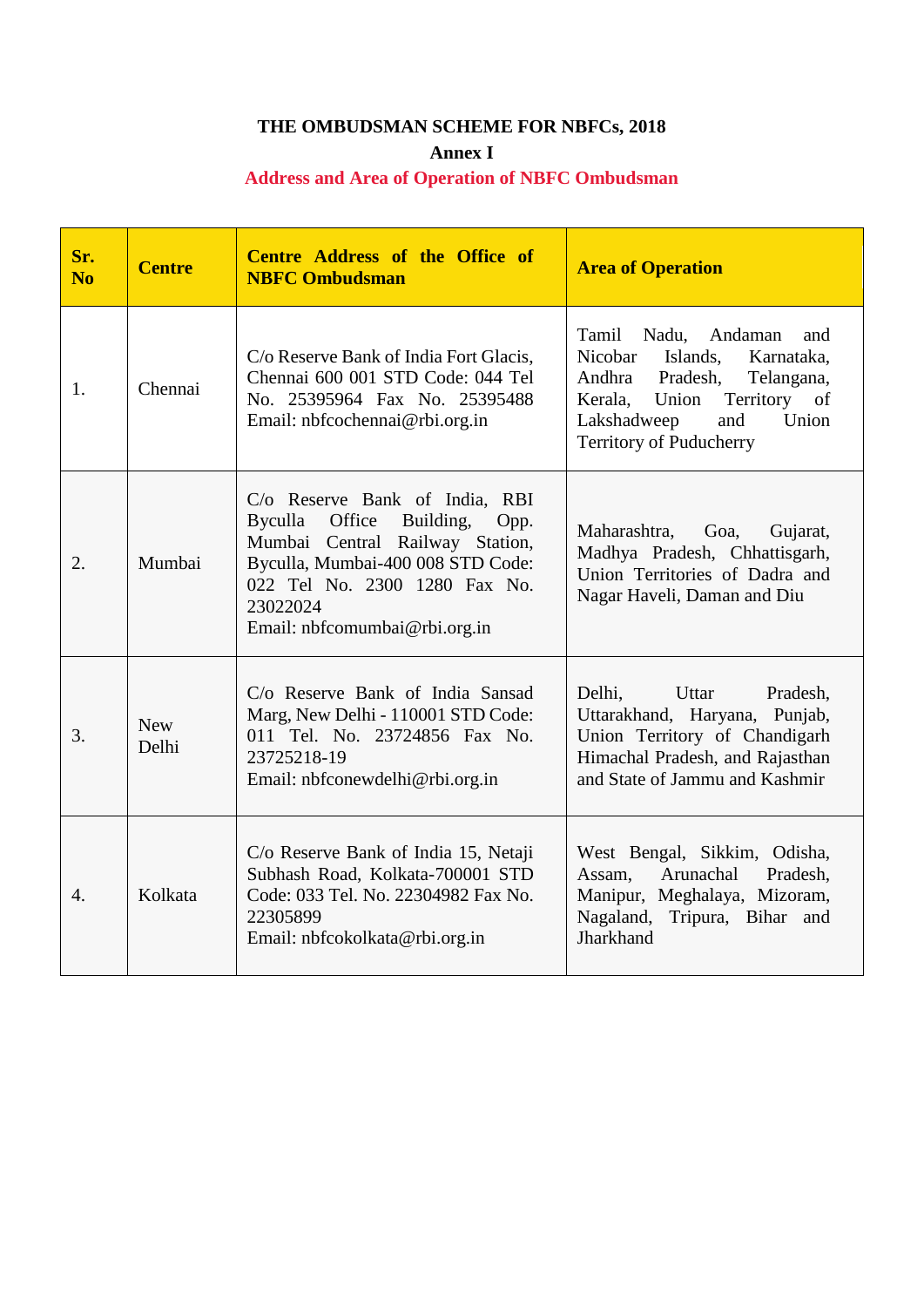# **THE OMBUDSMAN SCHEME FOR NBFCs, 2018 Annex II**

# **FORM OF COMPLAINT (TO BE LODGED) WITH THE NBFC OMBUDSMAN (TO BE FILLED UP BY THE COMPLAINANT)**

To The NBFC Ombudsman Dear Sir Sub: Complaint against …………………………………………(Name of the NBFC branch) of ………………………………………………………………………(Name of the NBFC) Details of the complaint are as under: 1. Name of the Complainant …………………… 2. Full Address of the Complainant …………………… ………………………… Pin Code …………………… Phone No/ Fax No. …………………… Email …………………… 3. Complaint against (Name and full Address of the branch & NBFC music music music extension of the branch & NBFC music music music extended to  $\sim$ …………………… Pin Code …………………… Phone No/ Fax No. …………………… Email …………………… 4. Particulars of NBFC Account (If any) …………………………………………………………………………

(Please state the number and the nature of account viz. deposit/ loan account etc. related to the subject matter of the complaint being made.)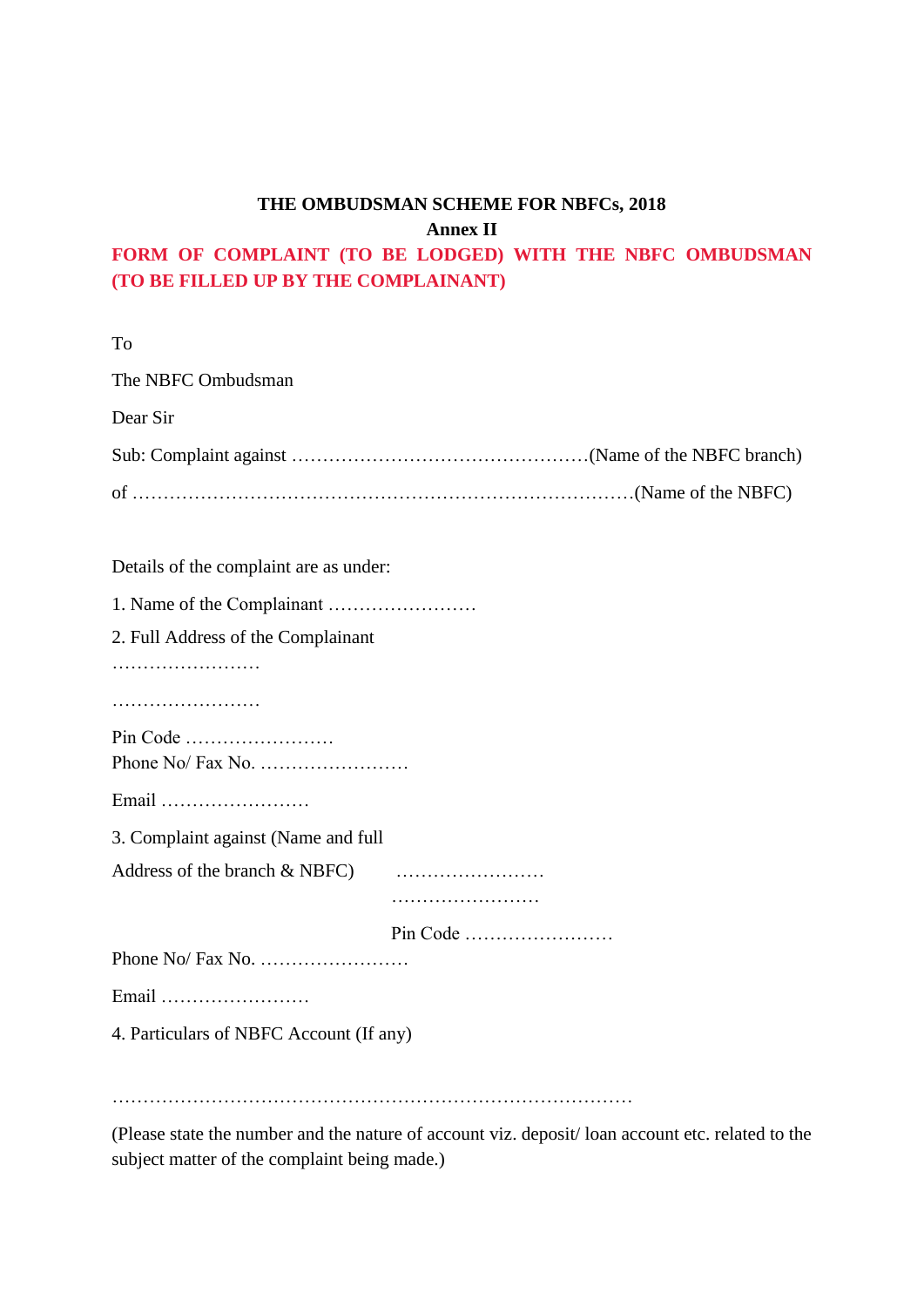5. (a) Date of representation already made by the complainant to the NBFC (Please enclose a copy of the representation)

………………………

(b) Whether any reminder was sent by the complainant? YES/NO

(Please enclose a copy of the reminder) 6. Subject matter of the complaint (Please refer to Clause 8 of the Scheme) ………………………………………………………………………………………… …………………………………… 7. Details of the complaint: (If space is not sufficient, please enclose separate sheet) ………………………………………………………………………………………………… ……………………… ………………………………………………………………………………………………… ………………… ………………………………………………………………………………………………… …………………

8. Whether any reply (Within a period of one month after the NBFC concerned received the representation) has been received from the NBFC? Yes/ No (if yes, please enclose a copy of the reply )

9. Nature of Relief sought from the NBFC Ombudsman

(Please enclose a copy of documentary proof, if any, in support of your claim)

10. Nature and extent of monetary loss, if any, claimed by the complainant by way of compensation

(please refer to Clauses 12 (5) & 12 (6) of the Scheme) Rs ………………

11. List of documents enclosed:

(Please enclose a copy of all the documents)

12. Declaration:

(i) I/ We, the complainant/s herein declare that:

a) the information furnished herein above is true and correct; and